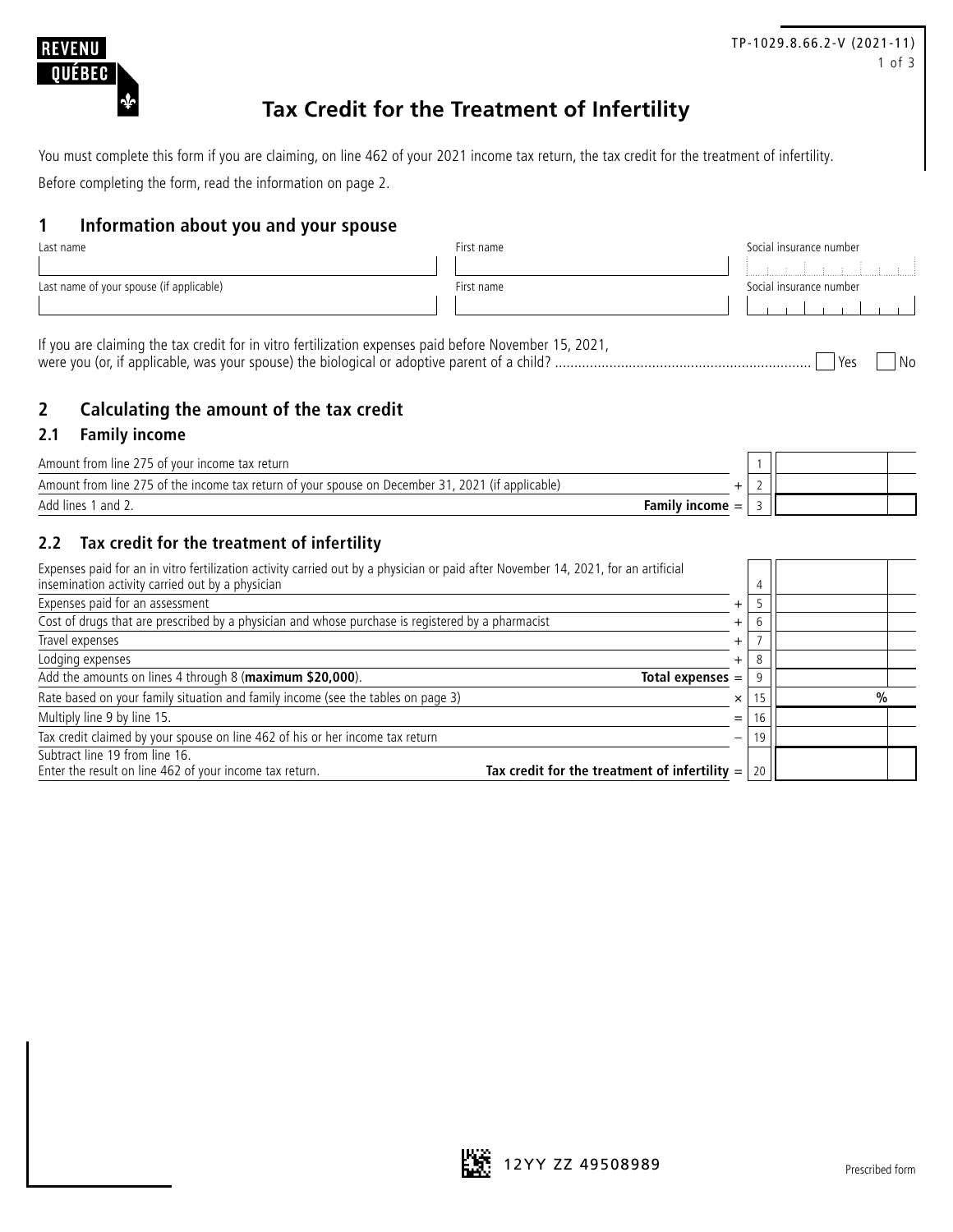# **General Information**

To claim the tax credit, you must have been resident in Québec on December 31, 2021. If you are claiming the credit for a person who died in 2021, he or she must have been resident in Québec on the date of his or her death.

You can claim the credit for eligible expenses that you paid in 2021 for an in vitro fertilization treatment or for an artificial insemination treatment if the expenses were paid after November 14, 2021, provided the treatment enables you or your spouse to have a child.

However, if the expenses were paid before November 15, 2021, for an in vitro fertilization treatment, the following conditions must be met:

- Neither you nor your spouse had a child before the start of the in vitro fertilization treatment for which the expenses were paid.
- A physician certifies<sup>1</sup> that neither you nor your spouse has undergone surgical sterilization by vasectomy or tubal ligation, as applicable, other than for strictly medical reasons.
- The expenses are attributable to a maximum of three in vitro fertilization cycles: one at 36 years of age or under and no more than two at 37 years of age or over.

To be eligible, the expenses must be related to an in vitro fertilization or artificial insemination activity that meets the following conditions:

- The cost of the activity is not covered by a health insurance plan and cannot be reimbursed to the person undergoing the treatment.
- If the in vitro fertilization treatment was performed before November 15, 2021, it involved the transfer of a single embryo or, in accordance with a decision made by a physician, a maximum of two embryos, in the case of a woman 37 years of age or over.
- If the in vitro fertilization treatment was performed after November 14, 2021, it involved the transfer of a number of embryos that complies with the Act respecting clinical and research activities relating to assisted procreation.
- The treatment is administered at a centre for assisted procreation that holds a licence issued under the Act.<sup>2</sup>

Specifically, the following are eligible expenses:

- expenses paid for an in vitro fertilization activity carried out by a physician;
- expenses paid after November 14, 2021, for an artificial insemination activity carried out by a physician;
- expenses paid for an assessment carried out by a member of the Ordre des psychologues du Québec or the Ordre des travailleurs sociaux et des thérapeutes conjugaux et familiaux du Québec;
- expenses paid for drugs that are prescribed by a physician and whose purchase is registered by a pharmacist, and that are not covered by a health insurance plan;
- expenses paid to a business for the transportation of a person undergoing an in vitro fertilization treatment or, if the expenses were paid after November 14, 2021, an artificial insemination treatment (and, if the person cannot travel without assistance, of the person who accompanies him or her) from the locality where the person lives to a centre for assisted procreation located at least 40 kilometres away, if treatment is not offered in the person's locality;
- travel expenses incurred for a person (and, if the person cannot travel without assistance, of the person who accompanies him or her) so that the person can undergo an in vitro fertilization treatment or, if the expenses were paid after November 14, 2021, an artificial insemination treatment at a centre for assisted procreation located at least 80 kilometres away from the locality where the person lives, if treatment is not offered in the person's locality;
- travel and lodging expenses incurred for a person (and, if the person cannot travel without assistance, of the person who accompanies him or her) so that the person can undergo an in vitro fertilization treatment or, if the expenses were paid after November 14, 2021, an artificial insemination treatment at a centre for assisted procreation located in Québec, if, as certified by a physician, $3$  there are no centres for assisted procreation in Québec within a radius of at least 200 kilometres from the locality where the person lives.

The maximum amount of eligible expenses paid by you and your spouse (if applicable) is \$20,000 per year. If both you and your spouse paid eligible expenses, the total of the expenses paid by both of you cannot exceed the maximum.

In addition, you cannot include expenses for which you or your spouse were reimbursed (or could be reimbursed), unless the amount of the reimbursement was included in your or your spouse's income and cannot be deducted elsewhere in either of your income tax returns.

Duly complete this form and enclose it with your income tax return. Do not include any supporting documents, but keep them in case we ask for them.

3. See note 1.



<sup>1.</sup> You must have a physician complete the appropriate section of form TP-1029.8.66.2M-V, Certificate Respecting the Treatment of Infertility, which you can get on our website, [revenuquebec.ca](https://www.revenuquebec.ca/en).

This condition does not apply if the centre is located outside Québec and the person undergoing the in vitro fertilization treatment or, if performed after November 14, 2021, the artificial insemination treatment lived outside Québec when the expenses were incurred.